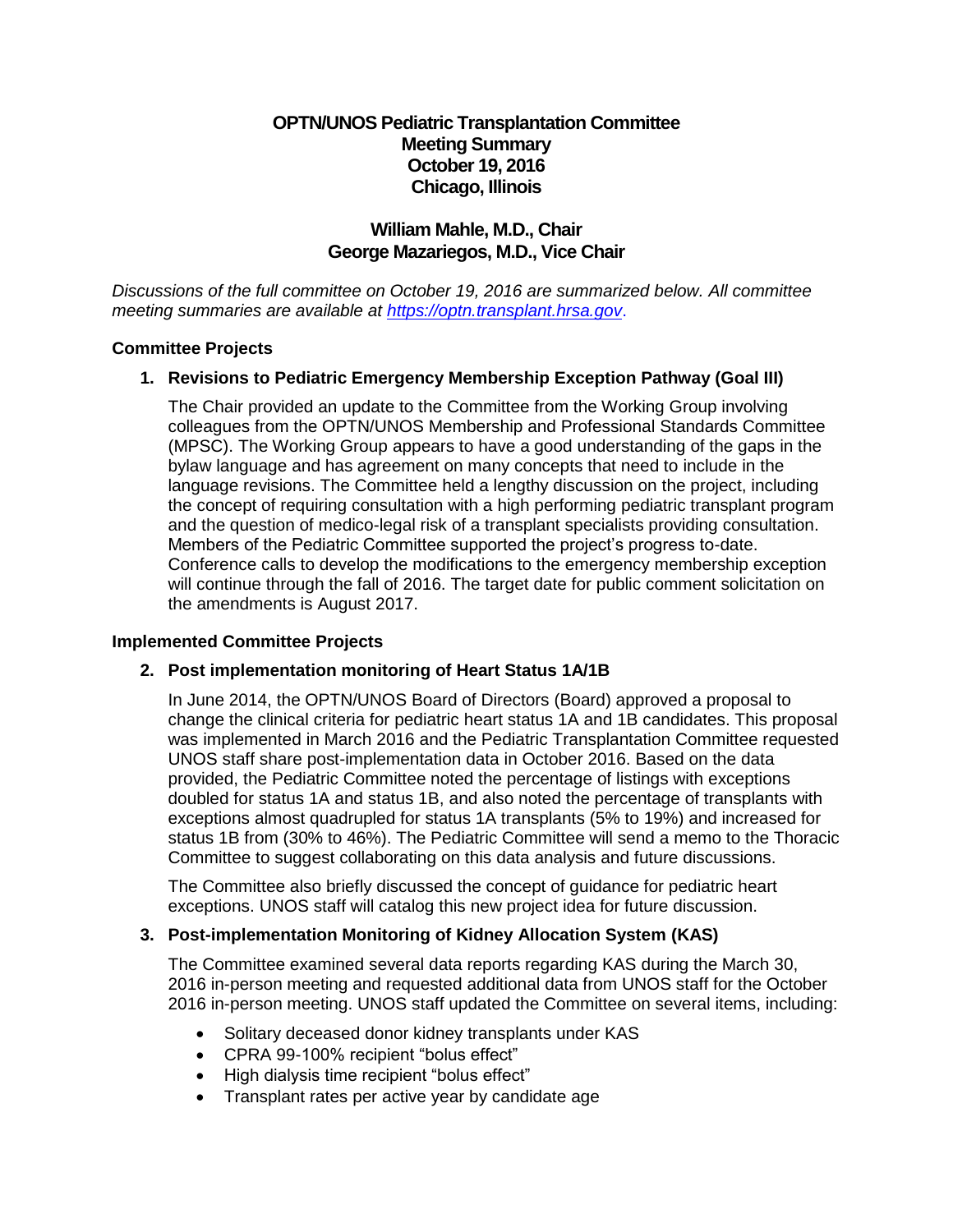- Pediatric transplant rates per active year by region
- Kidney Utilization by KDPI
- Trends in pediatric transplants
- Geographic distribution of pediatric kidney transplants from deceased donors

The Committee was concerned about variation in pediatric kidney transplants by region, noting declines in pediatric kidney transplant rates post-KAS in five of the 11 regions in the U.S. The Committee requested several additional data reports from the OPTN in order to gain a better understanding of the problem. UNOS staff will provide reports on the data requests at future calls/meetings.

#### **Other Significant Items**

 $\overline{a}$ 

### **4. Policy Oversight Committee Update**

The Vice Chair provided an update of the recent OPTN/UNOS Policy Oversight Committee (POC) discussions. The Vice Chair also discussed the role of POC, the current resource allocation for OPTN committee projects, project counts by committee, and an overview of the POC discussions regarding several projects. The Vice Chair will continue to serve as a conduit between the Pediatric Committee and POC.

## **5. Roles of UNOS Research and SRTR in Committee Support**

Wida Cherikh (UNOS Research) and Jodi Smith (Scientific Registry of Transplant Recipients – SRTR) provided an overview of the respective organization's support role to the Pediatrics Transplantation Committee. Dr. Smith also presented content on the Liver Simulated Allocation Model (LSAM) requests and answered several questions from the Committee regarding LSAM.

## **6. Update & Discussion on Pediatric National Liver Review Board Guidance**

Several members of the Pediatric Committee have collaborated with colleagues on the OPTN/UNOS Liver and Intestine Transplantation Committee to develop guidance on pediatric liver exceptions. The goals for this guidance are to establish consistency in information submitted on status 1B, MELD, and PELD exceptions. The Pediatric Committee held a lengthy discussion on the project, including the need to add content on combined liver/kidney transplant candidates. However, the Pediatric Committee felt this addition was outside the scope of the current project and could jeopardize the project time frames. Thus, the Pediatric Committee did not recommend that guidance on an exception for combined liver/kidney candidate be added to the document. Members of the Pediatric Committee supported the project's progress to-date. Conference calls to develop the document will continue through the fall of 2016. Despite the benefits of this project, the Pediatric Committee felt the project did not address disparities in the *use* of exceptions scores.<sup>1</sup>

UNOS staff will catalog the new project idea for guidance on pediatric combined liver/kidney transplant candidates for future discussion.

<sup>1</sup> Hsu, EK, Shaffer, M, Bradford, M, Mayer-Hamblett, N, and Horslen, S. "Heterogeneity and disparities in the use of exception scores in pediatric liver allocation", *American Journal of Transplantation* 15, no. 2, (2015), 436-444